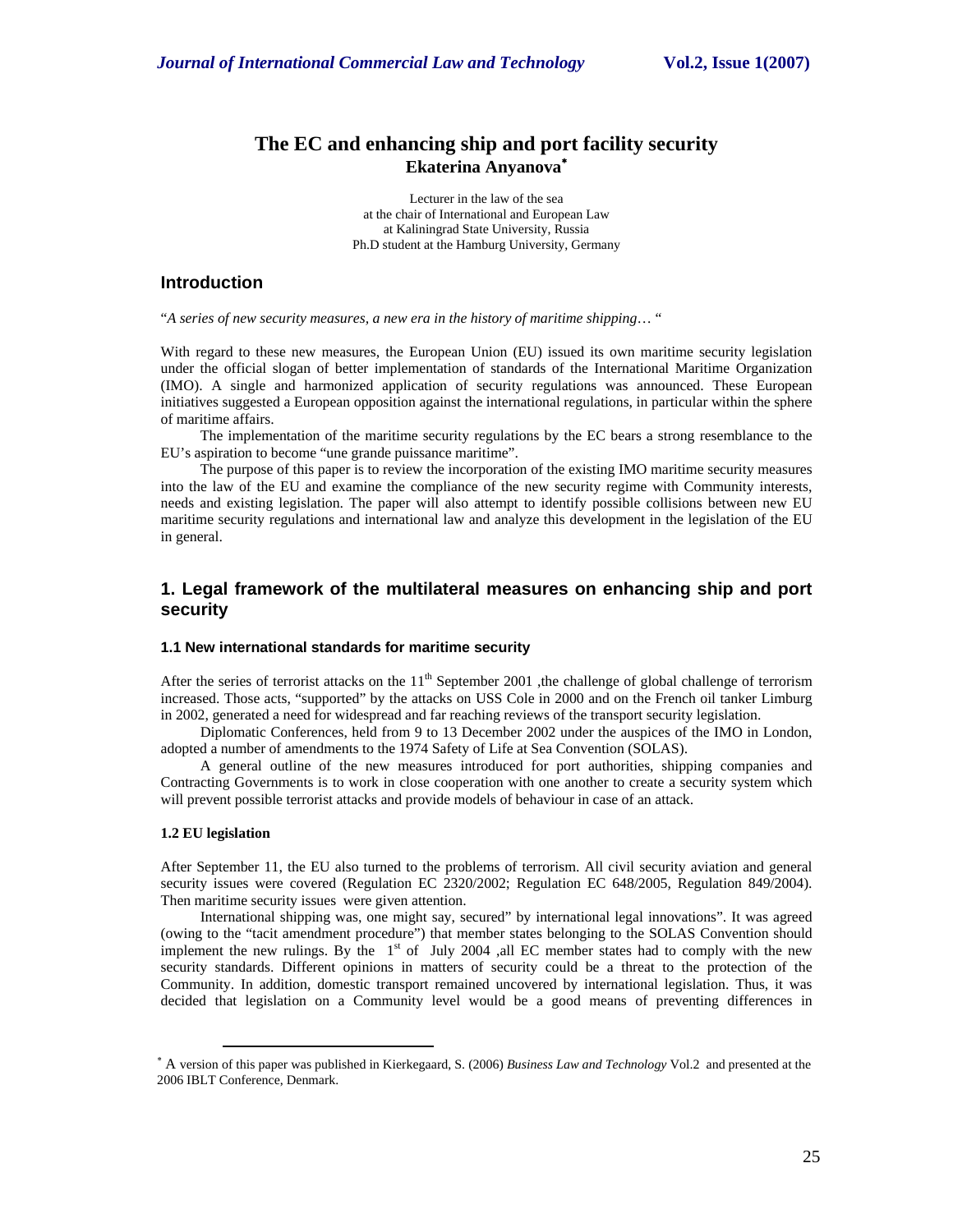implementation. Besides it would give the Community one more possibility of presenting itself on the international scene (particularly in the field of maritime shipping) as a whole.

EC Regulation 725/2004 adopted on 31st March 2004 transposed into the EC law a mandatory part A of the International Ship and Port Facility Security Code (ISPS Code) and made some aspects of the Part B of the ISPS Code compulsory for inner EU traffic. Besides this is a legal basis for EC inspections controlling the proper implementation of the new measures was established.

The port security (areas beyond the ship/port interface) however, remained uncovered by both international rules and European legislation. In February 2004, the first text of the proposal for a Directive on enhancing port security was published. The new directive also established monitoring systems. Otherwise, and it was stressed during the deliberations on the Directive, new rules don't create new obligations in areas already covered by Regulation 725/2004.

### **2. Incorporation of the IMO measures into the Community law**

#### **2.1 Corresponding proposal from the Commission**

Although different procedures are applied in the EC legislative process (the consultation procedure, the cooperation procedure, the co-decision procedure), every of them is started by the Commission proposing certain actions (this right of the Commission - or its monopole (Sydow, 1980, p. 50) - "to propose" follows from Art. 211 third dash EC Treaty (Buttlar, 2002, p.22)).

Thus, the exercise of the legislative power of the Community is almost fully dependent upon the existence of the proposal of the Commission (Jacqué, 2003, p. 371) and the Commission closely regulates the legislative activity of the Community. Undoubtedly, this fact politically colours the whole legislative procedure of the Community.

#### **2.1.1 New legislative competence area for the Commission and competence areas of the Member States**

With Regulation 725/2004 the European Commission exercised legislative competence in the field of maritime security for the first time. The necessity to regulate this new area on a Community level was called into question by Member States delegations , especially during the development of the Directive. They appealed to the principle of subsidiarity (Art. 5 EC Treaty and Art. 2 (2) of the EU Treaty as a particular case of the twelfth recital of the EU Treaty Preamble (Groeben, Schwarze, 2003, p. 630)) and expressed their doubts as to the Community's competence in these matters.

Those debates demonstrate in the best way possible one of the topical questions surrounding the political aspects of European integration: the increased concentration of power for the EC authorities in exchange for the (sometimes unjustified, unnecessary and ineffective) diminishing sphere of influence of its Member States. The subsidiarity principle limits Community competence (and thereby the "competence claims" of the Community) in the field of the non-exclusive (Dittert, 2001, p. 37) competence (Herdegen, 2004, p. 87) to the "necessaries", in the event when the Member States are not able to achieve the required results on a national level. A protocol on the application of the principles of subsidiarity and proportionality sets special criteria of the estimation of need to tackle this question at Community level.

Another limitation of the Community's sphere of influence is the principle of proportionality that requires restrictions on the actions of the EU. The Community's actions have to be really necessary to achieve the objectives of the Treaties (Art. 5 of the EC Treaty). This principle allows for the provision of a general framework at Community level, which would give member states the freedom to implement concrete security measures. During the development of the directive on port security and in the context of the directive itself, it was stressed that this directive was developed in full accordance with that principle. The Directive was concerned with the basic joint standards only and the detailed implementation of the Directive was left to the Member States.

#### **2.1.2 Legal basis**

The Commission's proposal should have a grounded legal basis (Jacqué, 2003, p. 371). For the issue of maritime security, a particular aspect of the Common Transport Policy – provision for sea transport of Art. 80  $(2) EC - was chosen.$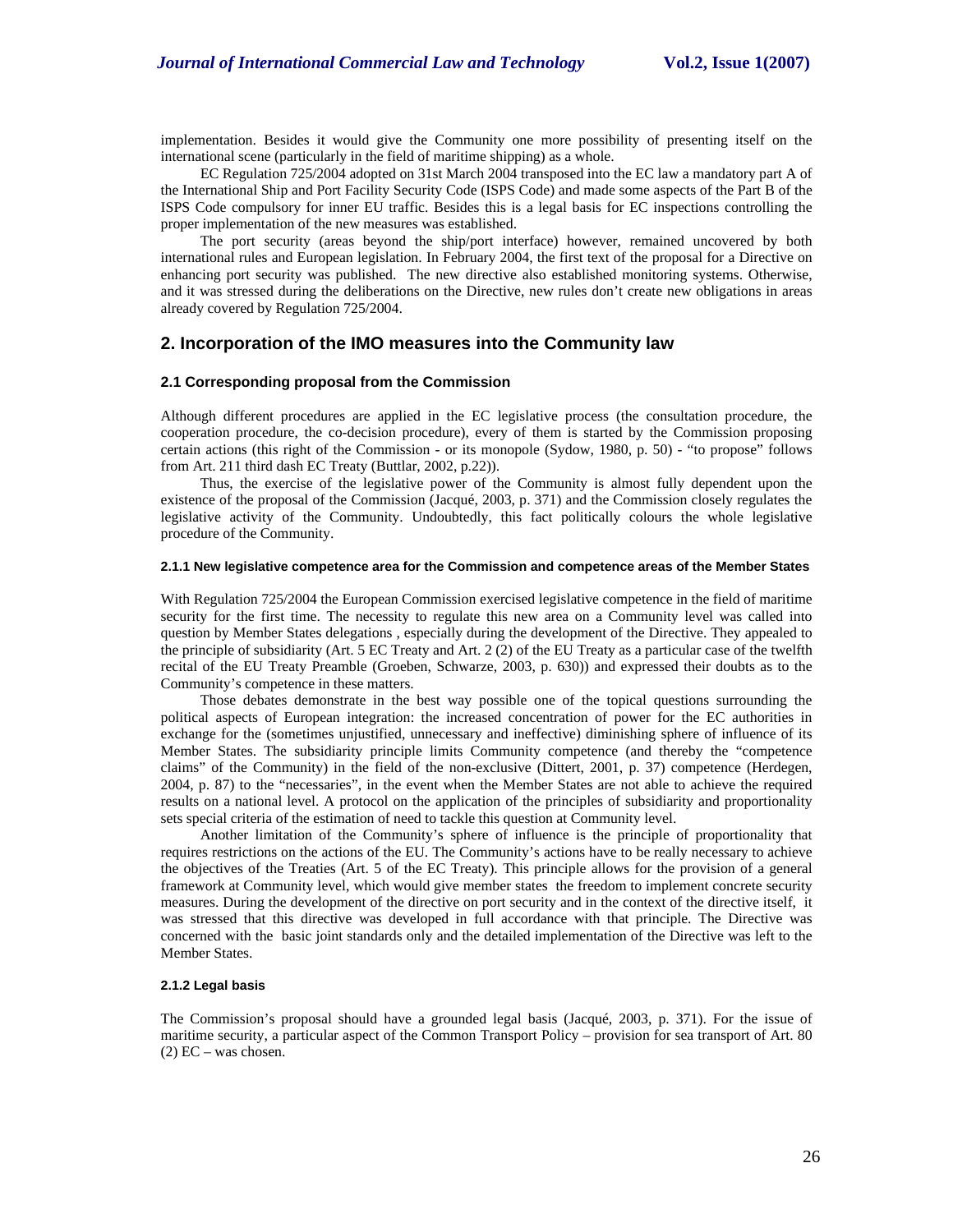Art. 80(2) is a special rule for air and sea transport provided in the EC Treaty to regulate both sea and air transport within the Community. Generally both forms of transport fell from the common rules of the EC transport policy. Only after the Council agreed could appropriate provisions be laid down.

Art. 80 (2) contains the reference to the procedural provisions of Art. 71 (and accordingly to Art. 251 EC Treaty) (Groeben, Schwarze, 2003, p. 1974). Art. 251 EC Treaty presumes the application of the codecision procedure during the legislative process.

The choice of Art. 80 (2) EC Treaty as a basis for security legislation classified maritime security as a sub-area of maritime transport policy within the common transport policy. However, security issues could or should rather fall under the sphere of national security or anti-terrorist measures. The choice of a legal basis, however, determines the applicable legislative procedure later (Buttlar, 2002, p. 28). So the use of one of the basics would be crucial for the future of the legislation, which has been developed. Namely as a part of national security ship and port security would have to be dealt with by Member States, not by the Community. Linked to the anti-terrorism measures in frames of Title VI EU Treaty, it would have to be dealt with on an intergovernmental basis (Lenz, Borchardt, 1994, p. 106), since Community legislative procedures are not provided for in this case.

It was stressed once more in the texts of the directive and regulation that basing both documents on Art. 80 (2) EC should occur "without prejudice to member states' national security legislation, and any measures that might be taken on the basis of Title VI of the Treaty on the European Union".

#### **2.2 EC Regulation 725/2004 on enhancing ship and port facility security**

Although a legislative monopoly in making a proposal belongs to the Commission, the contents of this proposal are by no means the result of its own considerations. Usually its development occurs with the close assistance of the economic circles concerned and corresponding officials of national governments. Besides, the structure of the Commission (Art. 213 EC Treaty) serves as an additional guarantee for the representation of different cultures, mentalities, approaches and political streams (Sydow, 1980, p. 51).

#### **2.2.1 Regulation as a type of Community legislation**

The EC Treaty provides for following formal methods (Craig, Búrca, 2003, p. 111) of legislation: regulations, directives, decisions, recommendations and opinions. Regulations with their general application are binding in its entirety and directly applicable.

In most cases the Treaty does not determine the method of legislation. Regulations are still the most appropriate means of regulating a whole sphere in detail. The underside of the regulations use would be the need of their complete and detailed development since they have to be prepared for the direct implementation in each of the legal systems of Member States (Trüe, 2002, p. 103). It follows that only the issues demanding identical regulation in Member States are settled by means of the regulations.

Since the first step of Community activity in the field of maritime security was to implement international standards, which in most cases was anyway binding for the Member States ratified the IMO conventions, the choice of Regulation seems to be adequate and accepted.

#### **2.2.2 General provisions of the Regulation 725/2004**

Along with implementing the ISPS Code within the Community, a single competent authority for coordinating and monitoring the application of shipping security measures at national level should be appointed by each member state. Verification of ships certificates is carried out in the port by a competent authority for the Member State or inspectors (Art. 8).

As for inter-Community short-sea traffic, the Member States could and should (recital 9 of the Regulation) conclude alternative security agreements, which should be applied to scheduled maritime traffic within the Community on fixed routes. These agreements do not have to compromise established security standards. For domestic shipping and associated port facilities equivalent security arrangements could be adopted (Art. 5 of the Regulation). These agreements have to be checked for the purpose of their compliance with Community law and general security standards: An "ex-post monitoring" procedure is set up for the Commission.

Further possible amendments to appropriate international instruments (Chapter XI-2 of the SOLAS Convention and the ISPS Code) should be integrated into Community legislation after the procedure of checking this compliance with the Community legislation (Art. 10.5). Checking is aimed exclusively at the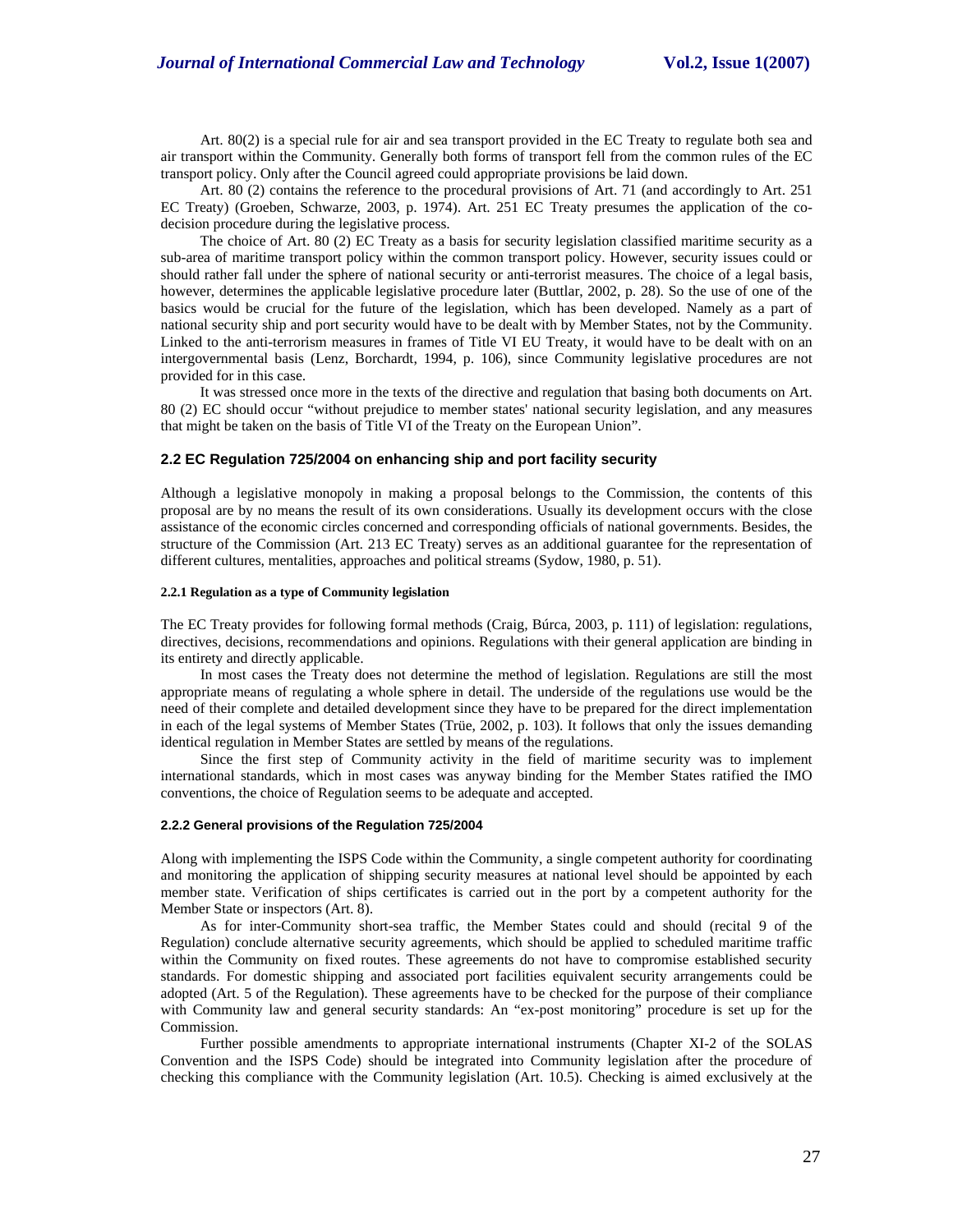non-depreciation of the security level within the Community and obligatory compliance with the legislation of the Community. The unsettling question inevitably arises: what happens, if the new international standards do not "comply" with the intents or legislative acts of the EC?

The Regulation Commission supervises the inspections, collects the relevant information, checks compliance with Community law, i.e. fulfils the executive functions (as is expected in the Community) (Herdegen, 2004, p. 115). Also Regulation 725/2004 on the basis of Art. 211 EC and Council Decision 1999/468/EC of 28 June 1999 lays down procedures for the purpose of implementing powers conferred on the Commission. This grants the Commission the power to adopt detailed provisions implementing this Regulation.

#### **2.3 Directive on enhancing port security**

### **2.3.1 Directive as a Community legislation form**

The Directive sets the final aim which needs to be achieved by the legislation. The form and method of the "aim's achievement" (implementation of the directive's provisions) are open to the Member States. Thus the choice of the directive, as a means of settlement in a certain legal area, presupposes the co-operation of the Community and its Member States (Trüe, 2002, p. 104) not only within the Council, but also by the immediate implementation.

#### **2.3.2 General principles of the Directive 2005/65/EC**

The IMO rules, incorporated into the Community legislation by means of a regulation, cover only port interface. As far back as the development of Regulation 725/2004 the questions arose as to whether the entire port area has to be covered by a new security regime.

The unambiguous answer was "yes". However the position of the national ports within the Member States was so heterogeneous, that the decision was made to leave the implementation of those provisions to the Member States.

In February 2004 a draft Directive "directly linked" (Wölk, 2002, p. 26) to the Regulation on security was adopted by the Commission. By 15 June 2007,Member States will have to comply with this Directive by means of bringing into force the laws, regulations and administrative provisions.

The Directive spreads its new obligations only on areas not covered by Regulation (EC) 725/2004. The expanded port areas also fall out from its effect.

# **3. Internal "concerns" of the Community**

#### **3.1 Harmonized interpretation and implementation of the security measures**

New international security standards came into force on 1 July 2004. With the new regulations (Art. 15 provides for their application from the 1 July 2004),the EU ensured not only their obligatory entry into force for its Member States, but brought into force the uniform application of the new security standards immediately.

The Community has also declared that with the new legislation it will try to prevent any unilateral initiatives of thirds states (obvious hint to the US and its Container Security Initiative (CSI)).

The Regulation makes certain provisions for part B of the ISPS Code compulsory. It is not only to enhance port and ship security. The recommendatory character of these provisions could lead to different interpretations and as a consequence to distortions of competition.

As a result port security standards on a Community level would not only positively affect the inter-port competition within the EU, but also the interrelations with third states concerning security matters.

### **4. Correlation between international and Community law**

#### **4.1 Commission inspections**

New maritime security legislation has created an inspection regime managed by the European Commission.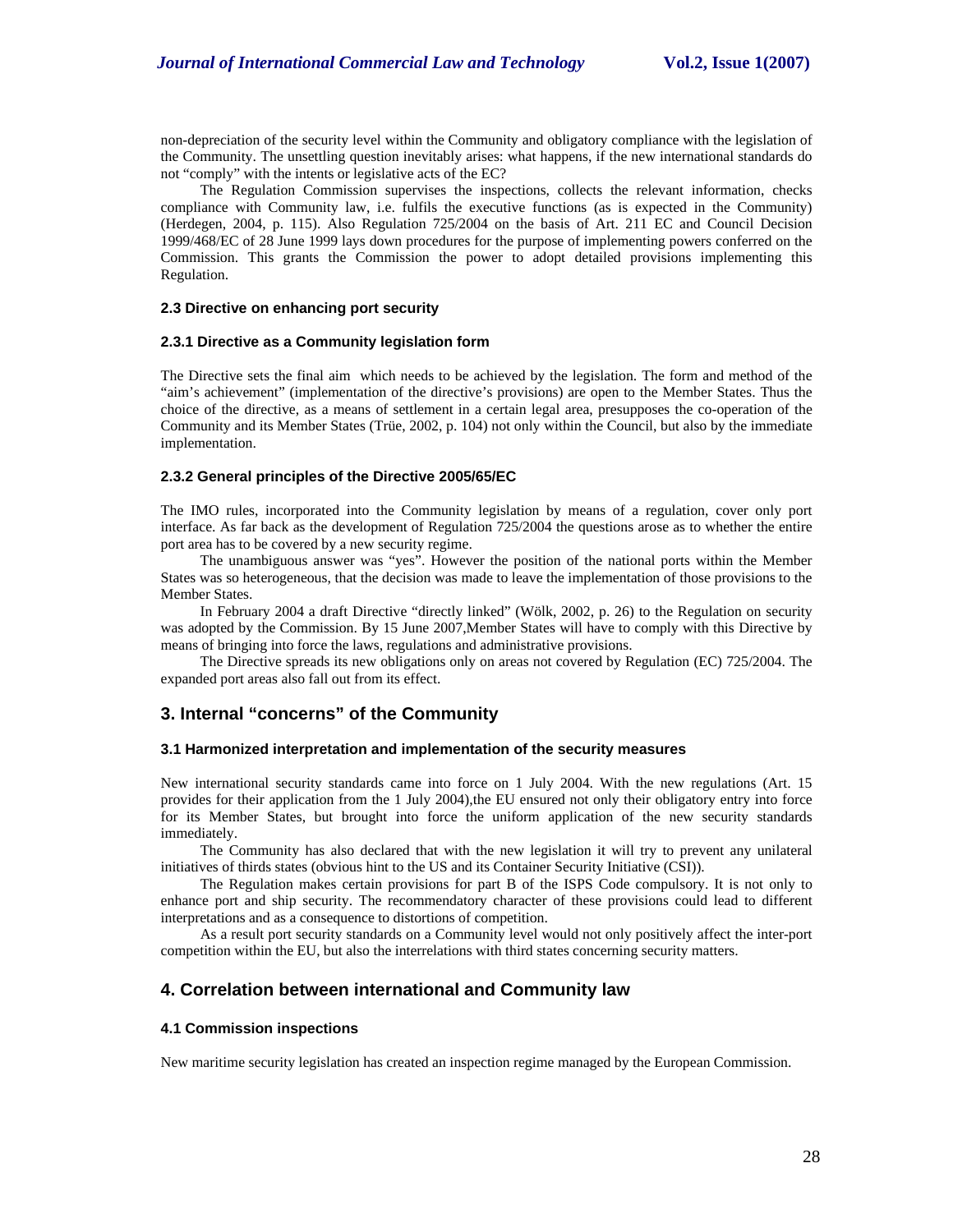The draft of the directive on security issues (Art. 14  $(2) - (4)$ ) provided for similar inspections within the range of the Directive. This potential ability of the Commission became the most controversial issue during the development of the Directive and ran into heavy opposition from the majority of Member States. In particular European Sea Ports Organisation (ESPO) was concerned about the number of inspections in European ports including national, EU and US ones.

Besides, the general requirements of the Treaty establishing the European Community for the Commission to ensure the applications of the Treaty provisions and the measures of the institutions are made concrete through further articles of the Treaty. However, none of the foundation Treaties mentions the ability of the Commission to introduce "additional "on site" inspections".

Nevertheless, the Commission held for the introduction of Community inspections as a means to ensure the compliance by Member States and denied the creation of new competences for it. After prolonged debates during the first Reading the Council deleted inspections from the draft proposal, although the Commission had stressed their "fundamental importance" for the Commission. Instead a reference to the joint inspections with ones provided for in Art. 9(4) of Regulation (EC) No 725/2004 was made.

### **4.2 Primacy of the legislation in case of conflict between the obligations deriving from international and European law**

Although it was observed in legal literature that the transformation of rules of international law into secondary Community law happens rarely (Wormuth, 2004, p. 175), in this case the international regulations on maritime security were indeed embodied as an EC Regulation. A theoretical model of a situation when the EU enacts the unilateral measures in this area is not without truth. The provision for checking on conformity of additional international rules with the Community law sounds alarming.

Another problem (for example, here) could be the transfer of certain competence in the international area from the Member States to the Community after the Member States adopted the international convention with the corresponding coverage. In the literature, particular concerns were expressed for the case of the IMO. Namely all the EC Member States are members of the IMO. Art. 80 EC Treaty delivers the competence in the shipping area (including international and external aspect) to the Community.

Thus, there could be a danger of intersection of the obligations of the Member States in respect of the IMO standards and EC requirements in the same area. In spite of the fact that the chances in such situations are good, the answer to this question remains disputable.

In legal writing, one can even find a proposal to delimit international agreements regarding human rights and the maintenance of peace and security (including maritime security?): the importance of those agreements could ground their exclusion from the rule about the Community's authority and their binding effect, which wouldn't depend on when they were adopted.

With the issue of Regulation on maritime security the aspects covered have become matters of exclusive Community competence with all the ensuing consequences. However, the Regulation provide a special procedure for the integration of the new security measures (Art. 10), which takes responsibility at the situation, when the Community does not follow the international standards(!). But one should stress once more the sincere efforts of the Community to avoid any negative consequences. Thus, Art. 10 (4) of the Regulation refers to the necessity of reduction "the risks of conflict between Community maritime legislation and international instruments" by means of cooperation with the aid of the coordination meetings and other means defining a common position or approach.

### **4.3 EC Membership in the IMO**

Relying on the situation mentioned before the idea of the joint appearance of member states on an international level (EC membership in the IMO) suggested itself. The common position of the EC member states, supported by EC secondary legislation, would also give a firm basis for a united policy in frames of the international organization.

# **5. Commentary of the developments**

With the exception of some aspects, the EU legislation implemented new IMO security measures uniformly within its member states.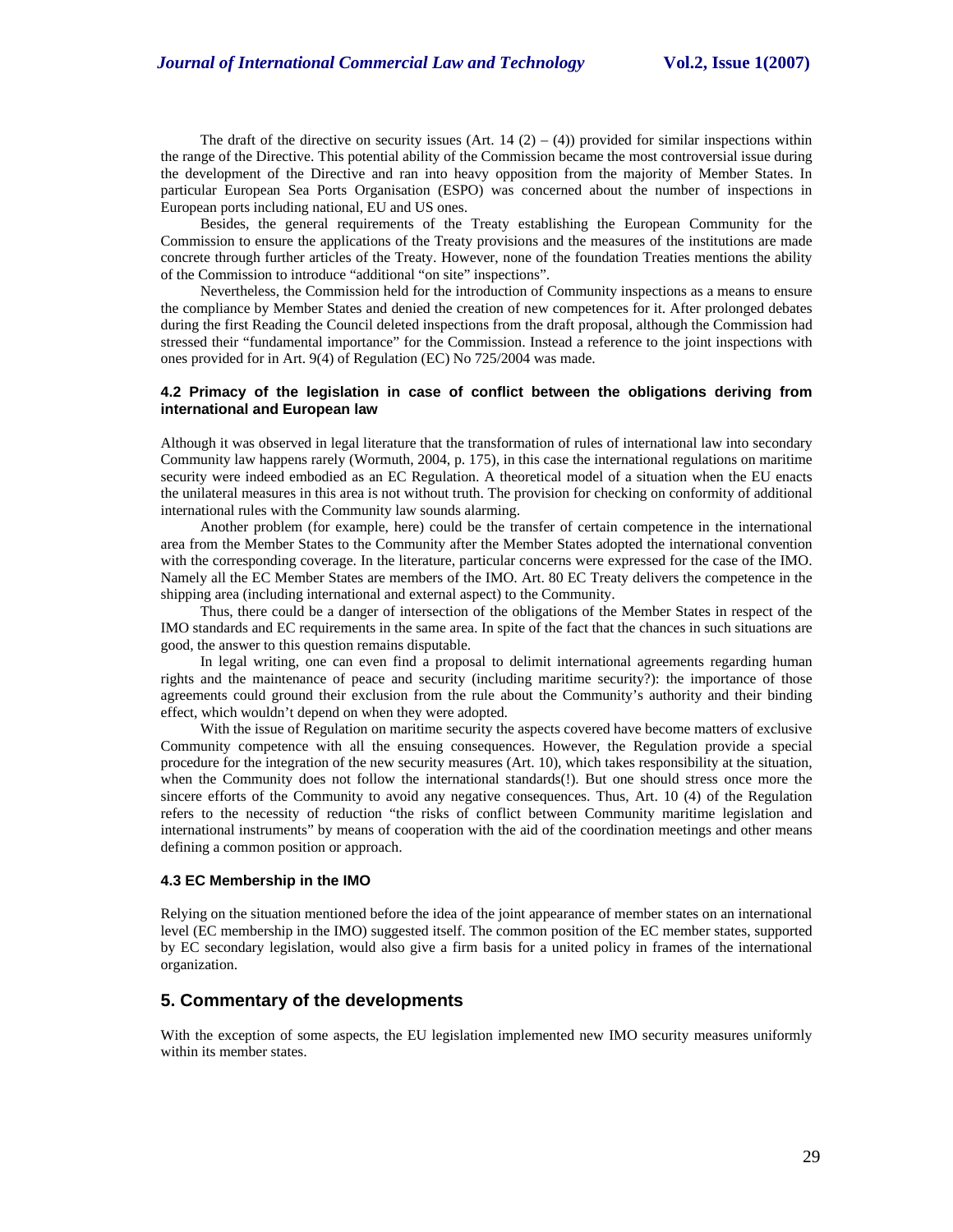It is constantly stressed that the issue of security is nothing new for international maritime legislation. The danger of terrorism for navigation was just underestimated before, but some measures against it already existed.

This protective concept was first developed in the Circular 443 of the IMO Maritime Safety Committee "Measures to prevent unlawful acts against passengers and crew on board ships" in 1986. These measures had a recommendatory character.

In the SOLAS, amendments on maritime security the states in fact repeated the already existed measures and made them obligatory. What's the reason? The necessary security measures had already existed and it was only necessary to make them compulsory or the states were unable to develop something new? For example, the threat of potential attacks from small boats, which approached the ships USS Cole in 2000 and Limburg in 2002, has not been addressed by those measures at all.

The new security regime already faced considerable criticism concerning cost, need and effectiveness. It is undeniable that one incident at sea similar to the  $11<sup>th</sup>$  September could cost much more than all expenditure on preventive measures.

The questions raised are not new. All these fears and concerns have been expressed repeatedly by most states in response to the U.S. security initiatives and lobbying of the maritime security legislation. Nevertheless, the EU has made the decision to act as one unit regarding the matters of maritime security.

It is no secret that the main "victim" and "target" of terrorist activities is the United States of America. Consequently, initiatives in the development of international security legislation were prompted by the USA. To guarantee worldwide compliance with the new security standards the US threatened those who refused with trade restrictions to be imposed. Many view that the US in its role as world police forces others to accept their ideas even those who initially resist eventually give in and agree. The EU has stated that it will not only implement the existing measures but move one step further by enhancing security standards within its territory. Inevitably the question should be raised of whether the EU should be concerned at all.

It is notable that the EU uniformly implements security measures in all its member states before the appointed time. But is it really necessary?

In the absence of any objections from the SOLAS parties (to which all EU Member States belong),the security measures had to come into force by 1 July 2004. Part A of the ISPS Code was compulsory and Part B was of a recommendatory character. The EU made some sections of Part B compulsory also for its member states. In taking this action, the EU also claimed to guarantee the uniform implementation of the measures. However, this argument seems to be unconvincing. First, differences in implementing them, which could theoretically arise, would be the same differences which could arise between all the other Parties to the SOLAS amendments. These differences would allow members to finely tune the measures according to the individual situation of every state, rather than create some economic instability. Second, the differences in interpretation on application have already occurred.

Sometimes the coordinated actions of the EU Member States are really necessary. But were such coordinated actions necessary in this case? The nascent answer seems to be rather negative. This EU legislation closely resembles its "unilateral" tendencies within maritime affairs. The conclusion suggests that the issuance of the maritime security legislation at EU level was conditioned not only by economic concerns and the individual structure of the Community, but was also used to present itself once more in the world of (maritime) politics.

## **Conclusions**

"Like it or not, the European Union is a world power, and should be prepared to share responsibility for security in the world", - declared *Javier Solana* in Thessaloniki in 2003. EC authorities did not fail to use this slogan in rationalising the Commission legislative initiatives , such as the development of a new regulation on ship and port security. It also seems that the EU intends to assert its authority and share responsibility for security on a global level. By the end of 2005, the Commission sent a reasoned opinion to Greece, which was accused of disregarding the exclusive external competence of the Commission in the field of the Common Transport Policy (Art. 71 EC, Art. 10 EC) of the Community. The Commission disagreed with Greece and presented a submission to the IMO concerning the implementation of the recent "security amendments" to the SOLAS convention and the ISPS Code since they have been incorporated into Community law. The EU's next step could be a reference to the Court of Justice. At the same time one should stress that the Contracting Governments to SOLAS are under legal obligation to submit certain information to the IMO...